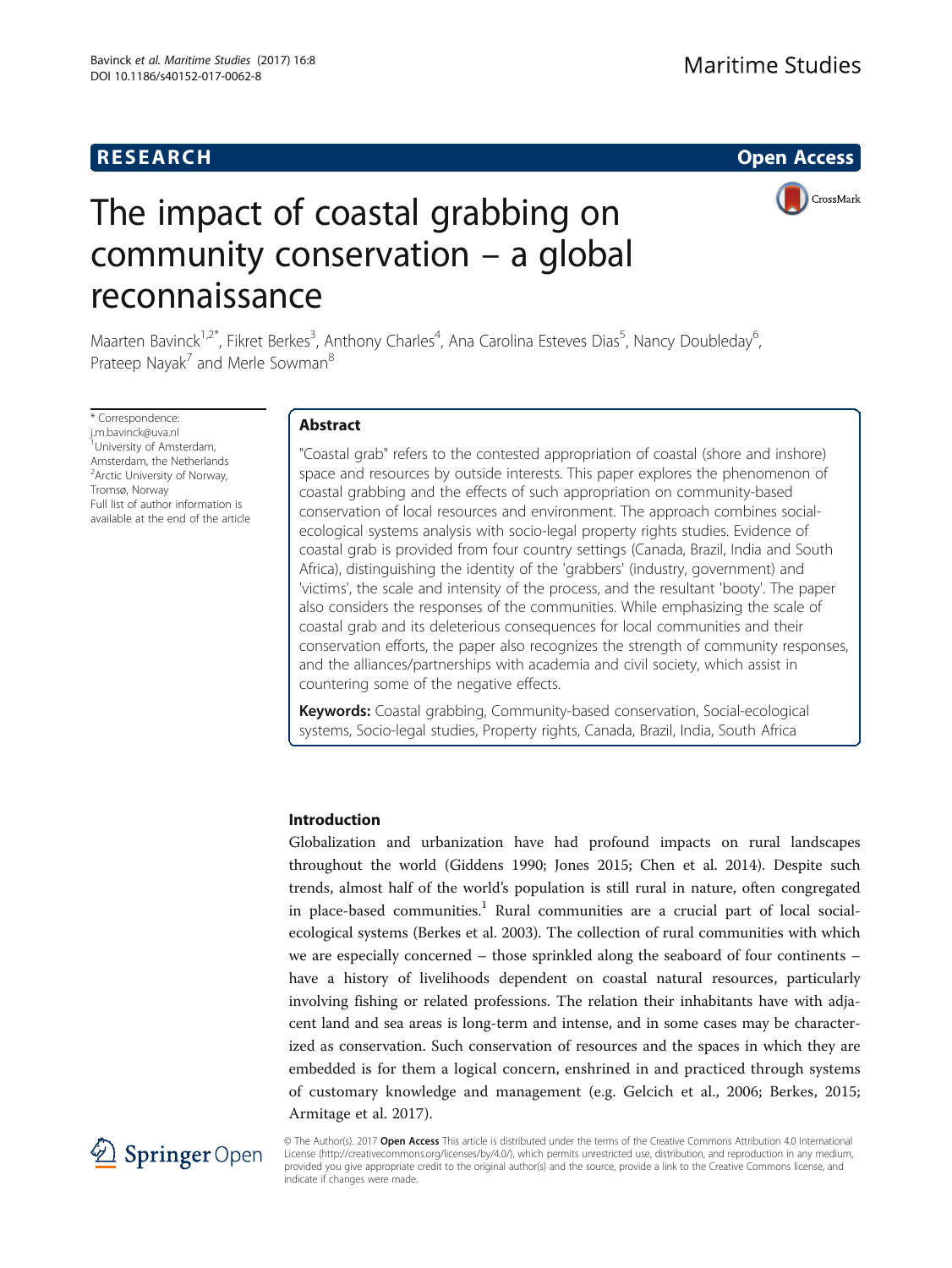The topic of this paper is the phenomenon of coastal grab, or the appropriation of coastal space - including sea and land - by interests external to the community.  $2$  We deliberately choose to consider the interface of land and sea as most coastal communities depend on access to both spaces. Coastal grab is closely related to the process of globalization. Scholars and practitioners have drawn attention to large-scale land grab (Fairhead et. al. [2012](#page-15-0); Borras and Franco [2012](#page-14-0); Kaag and Zoomers [2014\)](#page-15-0), frequently taking place across national borders, affecting local inhabitants who depend on these lands in profound ways. Water-grabbing, or the legal and illegal use and control of water by powerful actors for their own benefit, too is a topic of concern (Franco et al. [2014](#page-15-0)). A similar process – sometimes termed ocean-grab - is argued to be taking place in the world's oceans (Bennett et al. [2015](#page-14-0); TNI [2014](#page-16-0)), such as through privatization of fisheries (Olson [2011;](#page-16-0) Pinkerton and Davis [2015](#page-16-0)). This may well have detrimental effects on communities' livelihoods and practices of conservation.

The paper aims first to document the phenomenon of coastal grab (as distinct from ocean grab by spatial scale and line of impact) and analyse its features in various geographical settings. Secondly, it recognizes particular modes of coastal grabbing and investigates the impact of coastal grab on community conservation. Such impact may take two forms. The first is when coastal grabbing results in the effective exclusion of communities from the space and resources on which those communities depend. The second form affects the motivation and capacity of communities to engage in conservation. The article is organized in the following manner: the next section provides a theoretical perspective on coastal grab, and is followed by the case studies, which focus on property rights and power and use a social-ecological systems approach, whereby social systems and ecological systems are considered intertwined and interdependent. The case studies are subsequently synthesized and discussed. The last section draws conclusions on the nature of coastal grab and the effects of coastal grabbing on community conservation, and seeks new insights that might emerge from the analysis and areas of focus.

## Dynamics of coastal grab

The concept 'coastal grab' has a pejorative quality: the verb 'to grab' refers to the act of appropriation in obviously disapproving terms. It is in this normative sense that social movements and organizations involved in the defence of local inhabitants and their rights refer to land and ocean grab; the term is also intended as a call for political action. For scholars with more analytical ambitions, the term is reminiscent of Harvey's 'accumulation by dispossession' (Harvey [2004\)](#page-15-0). The latter formulation emphasizes the supposed motives of those doing the 'grabbing', namely capitalist accumulation. In employing the noun 'dispossession', Harvey highlights the fact that a 'grab' would involve the undoing of a regular state of affairs – it sets aside an existing set of property rights that imply 'possession' and creates new ones. The term 'grab' additionally suggests involuntariness and force, and reminds us that economic activities are carried out not only through markets but also through plain robbery (Polanyi [1944\)](#page-16-0). Nevertheless, robbery too is suggestive of a transfer of property rights, and it is to the socio-legal analysis of property that we now briefly turn.

Benda-Beckmann and co-authors ([2006](#page-14-0)) remind us that "property concerns the organisation and legitimation of rights and obligations with respect to goods that are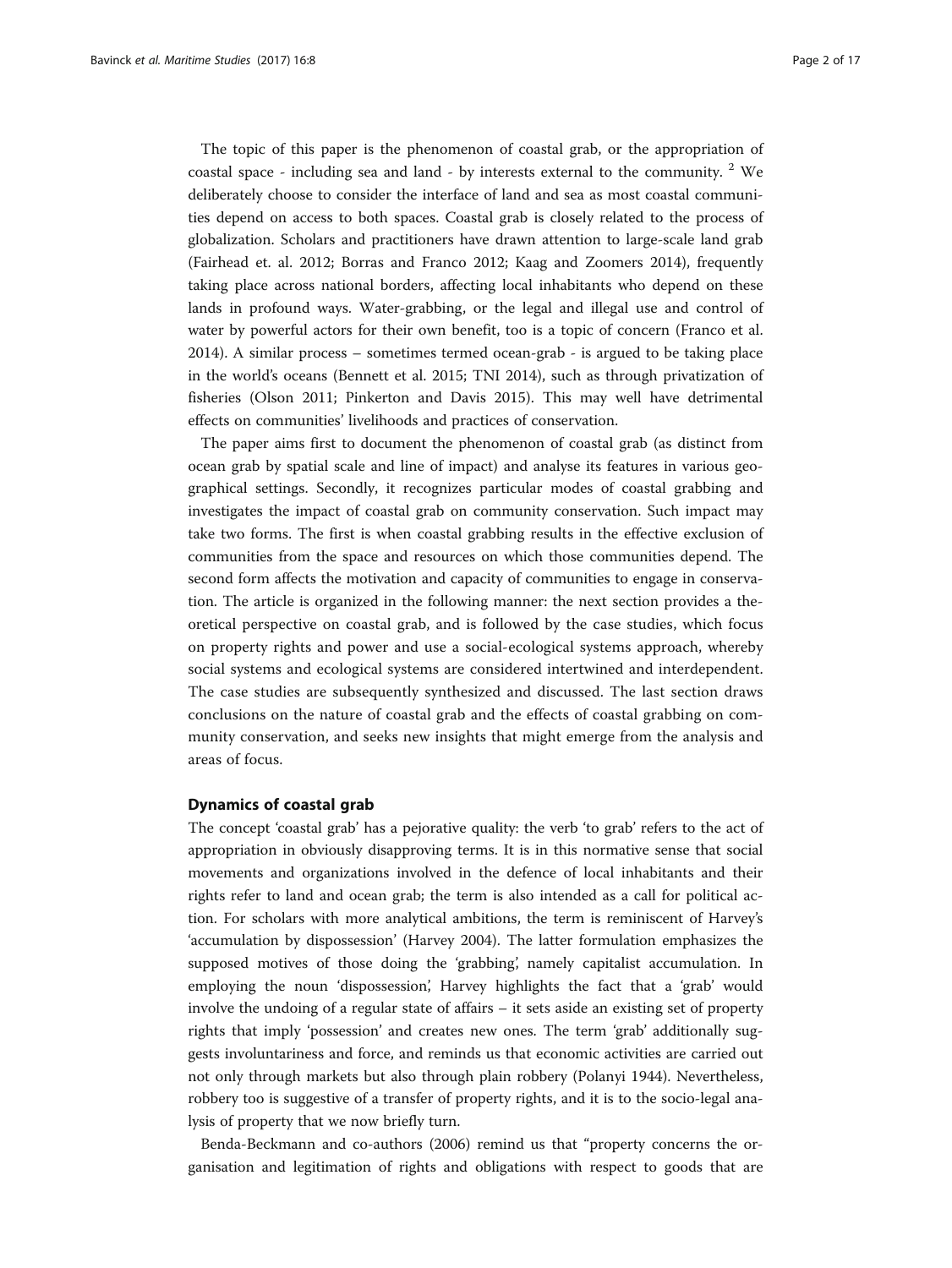considered valuable" (Benda-Beckmann et al. [2006](#page-14-0):2), as well as that property regimes may vary substantially from context to context. They additionally point out that property consists of 'bundles of rights' organized in different ways, and that legal pluralism brings about encounters between people adhering to different notions of property. Ribot and Peluso ([2003](#page-16-0)) add to this by emphasizing that accorded rights are not necessarily enjoyed in practice, and that one requires 'bundles of power' to actually do so. Finally, property conveys responsibility.

In the commons literature, rights and responsibilities go together. People who have a right to share a resource also hold responsibilities to follow a certain set of rules-in-use that have been established by that society. These collective choice rules tend to be socially enforced through sanctions (Ostrom, [1990\)](#page-16-0).

These matters of rights, responsibilities and property are very relevant at a local level. "Local resource users", Gadgil et al. [\(2003\)](#page-15-0) argue, "have come to play an increasingly significant role in […] resource and environmental management" (Gadgil et al. [2003](#page-15-0):189). Organized into place-based communities, such users have a strong stake in the maintenance of the ecosystems on which they depend. The common property arrangements that they entertain often contain rules on allocation and use as well as on conservation and management. After all, for such dependent ecosystem people, "continuity in the production of basic goods is never unimportant" (Dalton [1962:](#page-15-0) 365). These crucial relationships between people and their natural environments are embraced in social-ecological systems analysis that takes the perspective of sustainability and resilience (Berkes et al., [2003](#page-14-0); Armitage et al. [2017](#page-14-0)).

A systems perspective also embraces an important breakthrough in science, namely the understanding that nature is seldom linear and predictable, and that adaptive management is essential for continued resilience. Adaptive management, or learningby-doing, emphasizes feedback learning (Berkes et al. [2003:](#page-14-0)9). Local institutions are recognised to play an important part in the practice of adaptive management and conservation, as well as in transformational learning (e.g. Wilner et al. [2012](#page-16-0)). Surveying the global evidence on adaptation to climate change, Agrawal for example points out that local institutions "play a central role in all observed adaptation efforts and practices" ([2010:](#page-14-0)175). Building on similar observations, the Community Conservation Research Network  $(CCRN)^3$  highlights how local communities around the world have similar functions with regard to the challenges of sustainability. Local knowledge of the environment is a vital ingredient in their conservation practices (Armitage et al. [2017](#page-14-0)).

The action of grabbing has important effects on how communities relate to their natural environments. If local environments are entirely or partially impounded, and communities lose their rights and powers of access, use and management, the relationship between social and ecological systems also alters. Community members adapt their lifestyles for better or for worse, and responsibility for the natural environment dissolves. New social-ecological systems may emerge, displacing the ones in which communities play a role.

The following section provides examples of coastal grabbing from different parts of the world. We consider the identity of the 'grabbers' and 'victims', the scale and intensity of the process, and the booty – the resources that 'grabbers' are interested in. Our main interest is, however, in what this means for the connections between the communities and their environments and for their conservation efforts.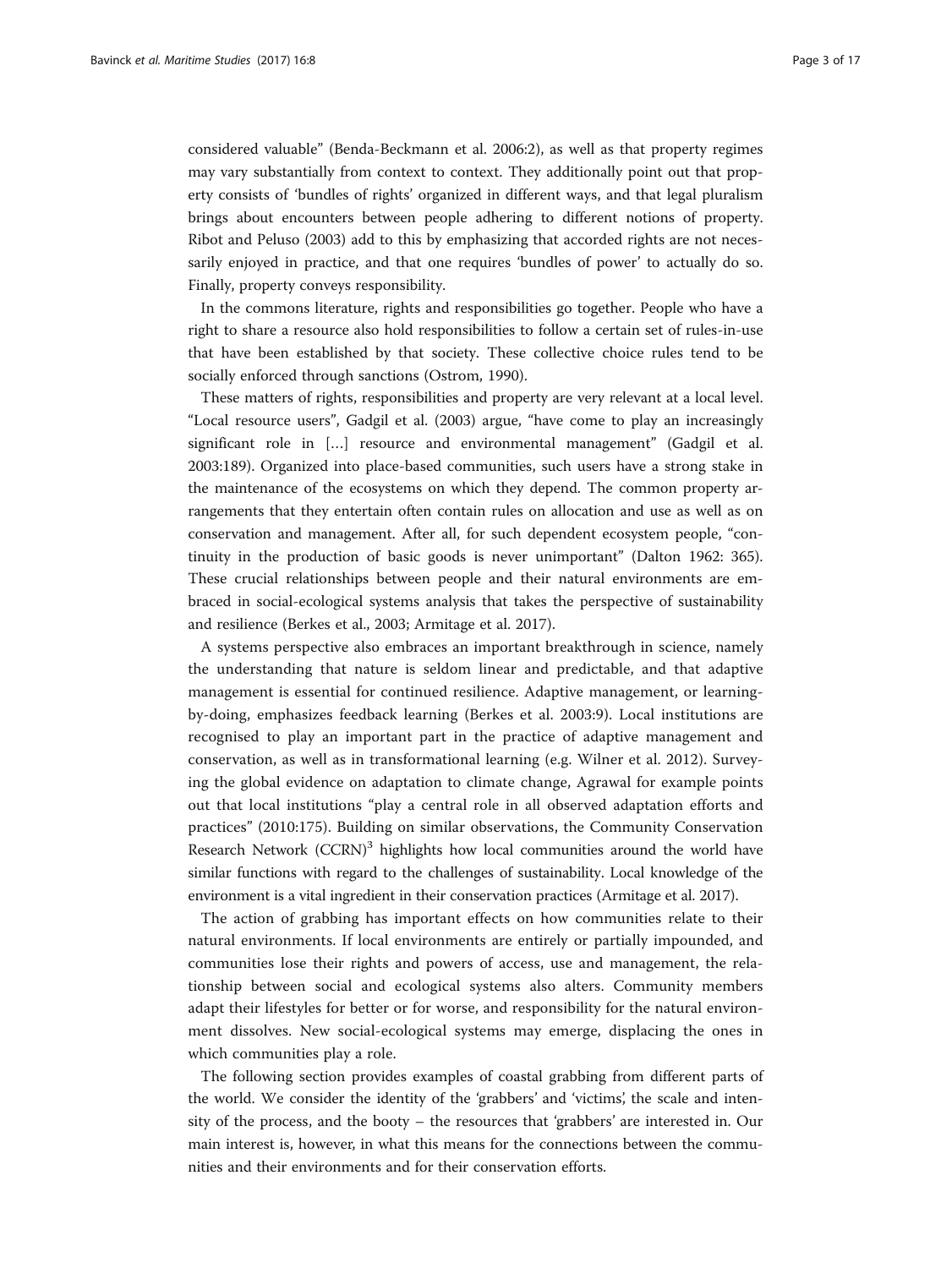## Case studies

#### Overview of case studies

Table [1](#page-4-0) summarizes several characteristics of our case studies, located in four countries around the world. These cases have been selected for illustrating both community conservation initiatives and encroachment (grabbing) processes. We have aimed for a balanced geographical representation of cases, and made use of the in-depth, case-specific knowledge of the authors. The case studies make use of the following conceptual outline:

- The setting: country, location, history of the case
- The 'grabbers': who are they? From which level do they derive?
- The purpose of 'grabbing': what is the value (and intensity/scale) that is being taken?
- The 'grabbed': what exactly is being grabbed; what kinds of property rights are involved?
- How have the 'victims', i.e. the community, reacted?
- What has been the government's role?
- How much 'space' is left for community conservation?

It will be noted that the 'victims' are long-time residents of the local community, and that while the grabbing process is often described as commencing long ago, the case studies all refer to events that are of recent origin, involving the entry of aquaculture companies, industrial firms, as well as conservation agencies. Governments are often seen to be supportive of encroachment processes. The consequences of grabbing are a loss of access to land or ocean space as well as available resources, and/or the negative impacts on the local community of increased levels of pollution, as a result of the grab. This impacts livelihoods, ways of life, as well as community conservation.

## Case study 1: Port Mouton Bay, Canada

On the Atlantic coast of Canada, in Nova Scotia, fishing has sustained human populations for over ten thousand years, beginning with the Mi'kmaq indigenous people, and then adding generations of settlers from Europe, for over five hundred years. We focus on the case of Port Mouton Bay, a community in southwestern Nova Scotia, southwest of Halifax. This community, like most, along the coast of Nova Scotia, has been and continues to be very much a fishing community. Not only does fishing drive the local economy, the second economic sector, tourism, also relies heavily on the touristic attractiveness of local fishing activities. However, Port Mouton Bay, as with many other fishing communities in Atlantic Canada, has been affected by a variety of forms of coastal grabbing, as new uses of the coast have appeared (Charles [2012](#page-14-0); Charles et al. [2010](#page-14-0); Kearney et al. [2007;](#page-15-0) Wiber et al. [2010\)](#page-16-0). Here we focus on the appropriation of coastal space and marine environmental quality for other uses, notably pen-based finfish aquaculture, and the community response to coastal grabbing.

Spurred on by provincial and federal governments keen to expand fish farming activity across the region, a farm was established in Port Mouton Bay in 1995 that transitioned to Atlantic salmon (*Salmo salar*) aquaculture under new owners in 1997. As the number and size of the pens increased over time, aquaculture impacted both the local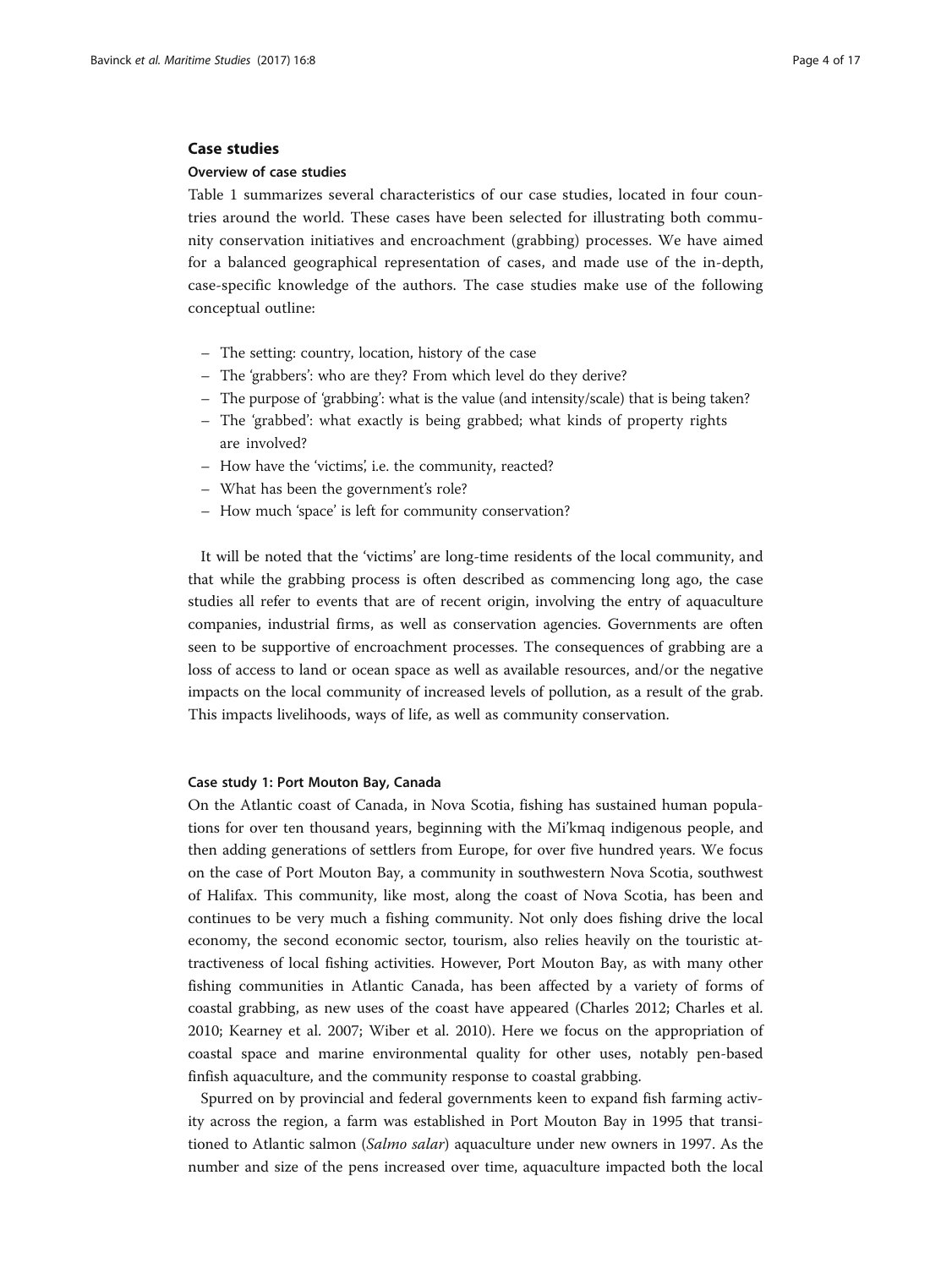<span id="page-4-0"></span>

| Table 1 Key characteristics of case studies   |                                                                            |                                                              |                   |                                                            |                                                                                                                           |
|-----------------------------------------------|----------------------------------------------------------------------------|--------------------------------------------------------------|-------------------|------------------------------------------------------------|---------------------------------------------------------------------------------------------------------------------------|
| Country and location                          | Drivers/grabbers                                                           | Victims                                                      | Time period       | Effects                                                    | Responses                                                                                                                 |
| Canada, Nova Scotia,<br>Port Mouton Bay       | Aquaculture (government)                                                   | Community members,<br>especially local fishers               | Since 1995        | loss of space and resources<br>Contamination;              | partners; perform citizen science;<br>Protest/link-up with external<br>engage in policy processes<br>obby politically and |
| Brazil, Paraty area,<br>Tamoios MPA           | Federal Conservation<br>Agency                                             | Traditional small-scale<br>fishers and farmers<br>(Caiçaras) | Since 1990        | Loss of space and resources                                | external partners; negotiation<br>Protest/link-up with                                                                    |
| South Africa, west coast,<br>Olifants Estuary | Government/mineral<br>companies                                            | Coloured (small-scale<br>fishers/farmers)                    | <b>Since 1994</b> | Loss of access to resources a<br>nd possible contamination | Protest/link-up with external<br>partners; negotiation                                                                    |
| India, Bay of Bengal,<br>Chilika Lagoon       | higher caste actors supported<br>ndustrial aquaculture;<br>by other elites | Caste-based fisher people                                    | Since 1980s       | Loss of fishing space and resources                        | Protest; negotiation                                                                                                      |
|                                               |                                                                            |                                                              |                   |                                                            |                                                                                                                           |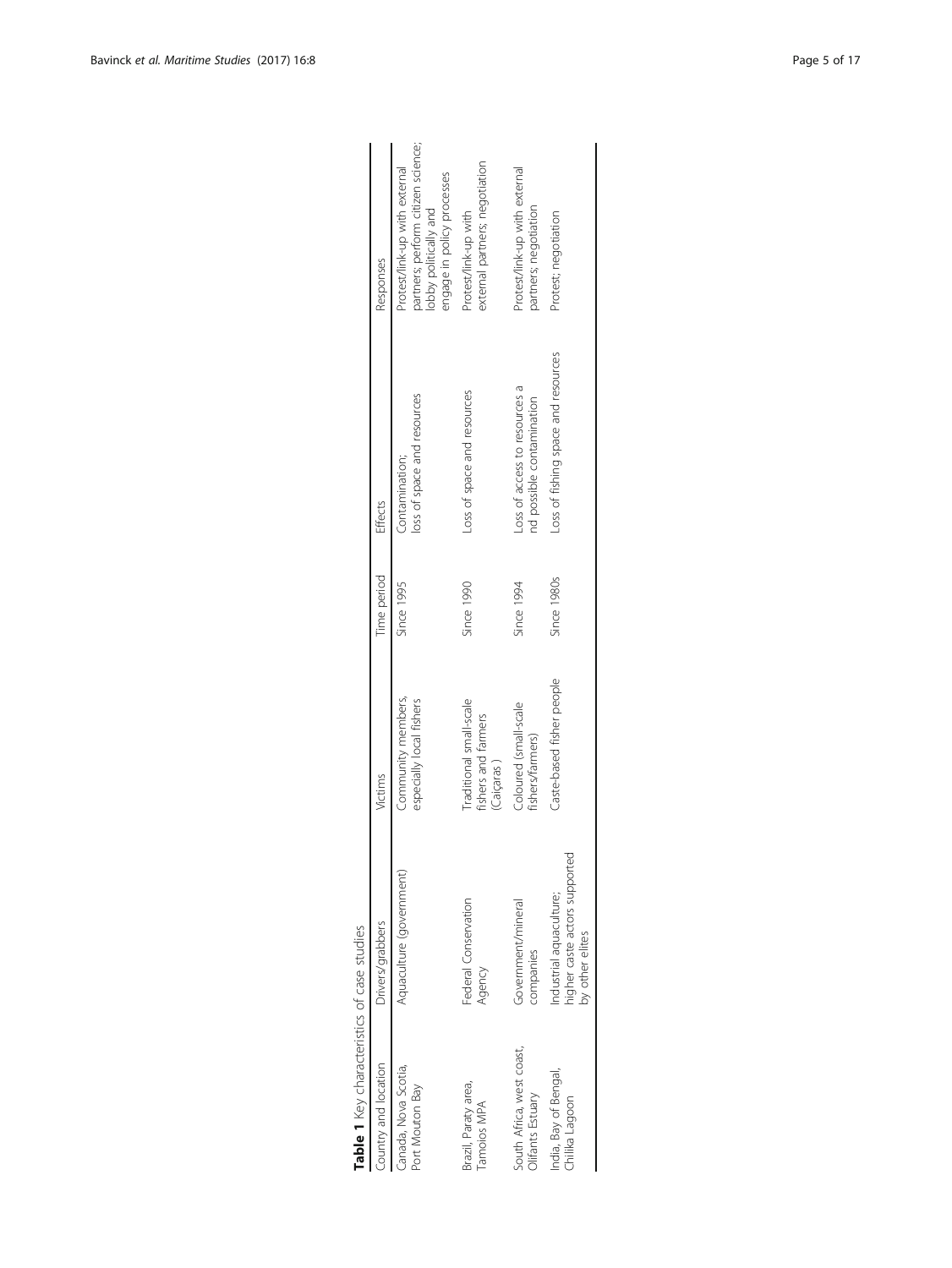fishery and the tourism sector. The increase in the amount of fish excrement resulted in high biological oxygen demand, leading to dead zones in the Bay, reduction of lobsters in the Bay and disappearance of eelgrass beds and species which depend on eelgrass "nurseries". Losses in ecosystem services and local biodiversity followed marine environmental quality deterioration (Loucks et al. [2014\)](#page-15-0). This had direct impacts on fishing, not only with fewer lobsters available in the Bay, but through related increases in operating costs, as fishers had to travel further to fish. At the same time, there was collateral damage to beach resources from the organic matter deposited in the water by the fish pens, which then washed up onshore, fouling sand and air. This led to a loss of aesthetic value that reduced wellbeing in the community and degraded the economic value of the seascape for tourism.

Sites deemed suitable for aquaculture, even on a long coastline such as that in Nova Scotia, are limited. The coastal grabber in the Port Mouton case is a combination of private aquaculture operators and multiple levels of government. The initial aquaculture company has been traded, expanding its reach in the process, by using government incentives and licensing, leading to degradation of an area previously used by local fishers, and for tourism and recreation. While under Canadian law, local commercial fishers have no de jure territorial rights (nothwithstanding standing questions of indigenous fisheries) Port Mouton fishers have used and occupied the area for many generations, and it is this genealogical depth that supports ethical and moral claims to rights of participation in management decision-making and policy development. Arguably, these rights to participation by community members are recognized, as evidenced by the acceptance of the participation of the community and it's interventions in consideration of licensing of the fish farm and regulatory provisions for aquaculture more generally (Doubleday et al., [2004](#page-15-0); and in prep.).

The community responded to these changes in a variety of ways. Faced with further expansion of aquaculture operations in 2006, people around the Bay formed a network called the Friends of Port Mouton Bay ("The Friends") entirely supported by volunteer efforts, prior to forming a legal entity in 2015. In the first stages of its activity, The Friends engaged in research, public education, lobbying and protests, seeking to highlight the inappropriateness of locating fish farms in Port Mouton Bay, for oceanographic, ecological and socioeconomic reasons.

The Friends received little support from provincial or federal governments. It happens that in Canada, at both provincial and federal levels, the "fisheries" department is also the "aquaculture" department, and the latter function has included promotion of aquaculture at least as much as regulation. Reflecting that priority, the governments largely opposed the wishes of the communities surrounding Port Mouton Bay, rejected their research, and denied their rights to participate in management of their resources. However, federal interests were not uniformly hostile to local participation: Parks Canada in particular worked to develop partnerships for ecosystem restoration. The municipal government was more responsive than provincial and federal levels, and supportive of local concerns for the environment, seeing the importance of the fishery and of efforts to expand economic opportunities in tourism.

The Friends acted to assert space for conservation in a number of ways, most importantly through their own research and self-management. Significantly, fishers drew on their capabilities for self-organizing, a key to resilience in social-ecological systems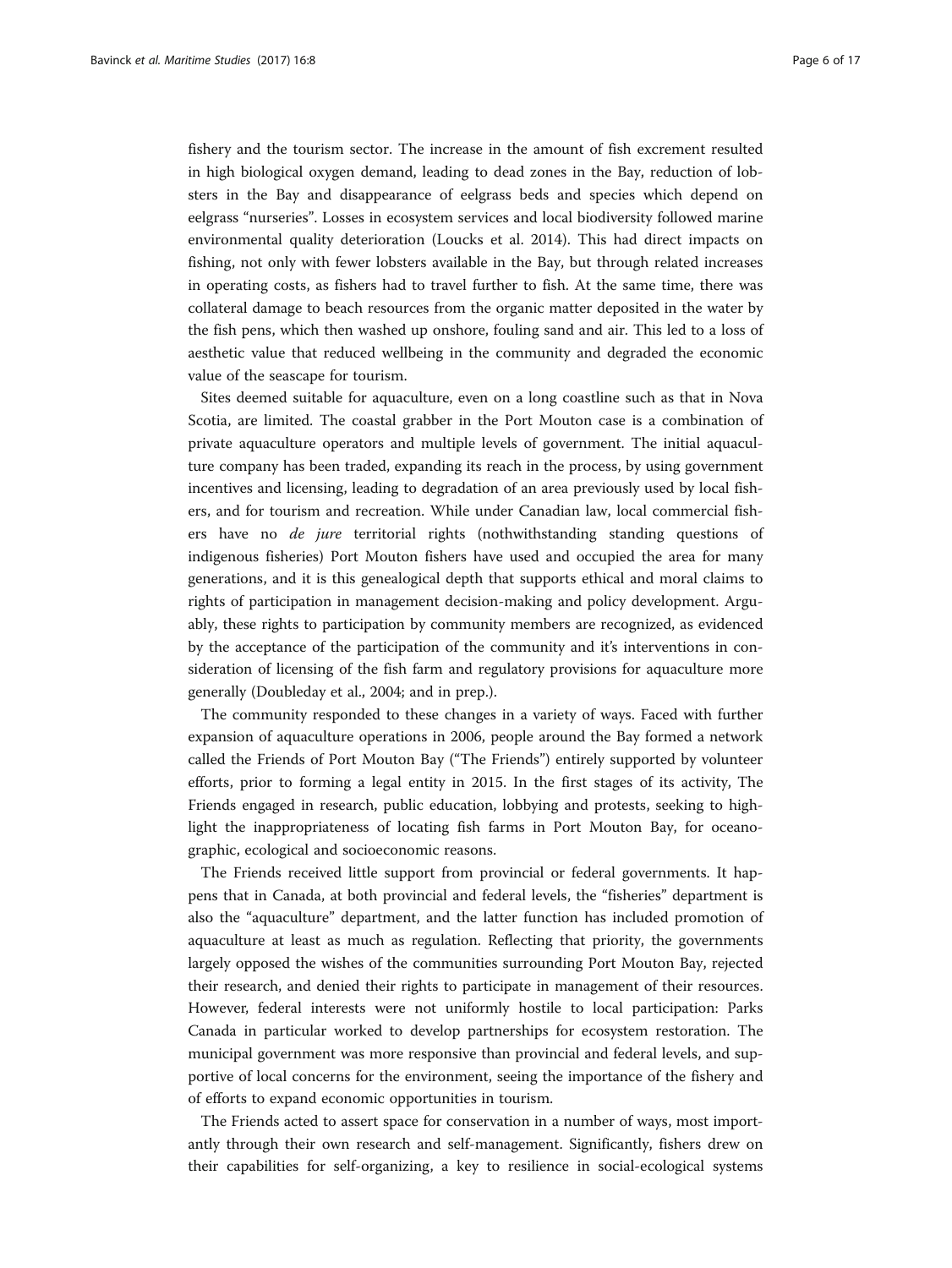(Doubleday, [2007\)](#page-15-0). Coupled with self-regulation, this enabled many of the lobster fishers of Port Mouton Bay to lead by valuing their role as responsible fishers and abiding by regulatory requirements. The Friends also drew extensively on the local knowledge of fishers about the resources they harvest and the coastal environment, including the ecology and life cycles of a range of species. Assisted by volunteer oceanographers, The Friends invested directly in research on currents in the Bay, eelgrass distribution, marine ecohealth, and related ecological diversity and productivity, as well as on the impacts of aquaculture. They engaged in social science research to develop a demographic and socioeconomic baseline for their community for future planning (Friends of Port Mouton Bay [2016\)](#page-15-0). They also initiated relationships with some universities and researchers, particularly connected to eelgrass and water chemistry.

Even though the governments left little "space" for community self-management, the people of Port Mouton Bay created their own opportunity to practice conservation through citizen science and community-based environmental monitoring (Conrad and Hilchey [2011](#page-14-0)). Nevertheless, the community has continued to live under the threat of even more coastal grabbing, as the forces of fish farm operators and provincial and federal government maintain a push for further aquaculture development, despite the risks posed. In particular, the federal government has not lived up to its responsibilities for fisheries and impact assessment (Hutchings and Post [2013\)](#page-15-0). Thus, only time will tell whether the community – with its strong social cohesion and its capacity to learn over time and to innovate – will be able to counter those forces and maintain the wellbeing of Port Mouton Bay into the future.

#### Case study 2 Tamoios Marine Protected Area, Brazil

Tarituba is a coastal community in the Paraty area, southeastern Brazil, and home of the Caiçara people, a group of mixed heritage descendants of Portuguese, Africans, and Brazilian indigenous people. Caiçara people have traditionally depended on natural resources for their livelihoods, combining small-scale fishing with small-scale agriculture (Diegues [2000](#page-15-0)). The community has 430 residents of which 65 are small-scale fishers, relying on fisheries for both local food security and income (Hanazaki et al. [2013\)](#page-15-0).

The Tamoios marine protected area (MPA) is an "ecological station", one of the most restrictive protected area categories in Brazilian law that only allows for scientific research and environmental education (Government of Brazil [2000\)](#page-15-0). Tamoios MPA, created by a Federal Decree in 1990 but only implemented in 2006, covers 29 islands and their surrounding marine areas of up to one kilometre. The restricted zone completely includes the marine area adjacent the Tarituba community.

The community views Tamoios MPA, as established in their main fishing grounds, grabbing local coastal areas, and imposing unfair restrictions that affect fishing livelihoods. Managers see themselves as acting on behalf of their Ministry in a high-priority area for conservation. They do not see themselves as "grabbers", but some of them understand that the establishment of the MPA was carried out top-down, disregarding local community livelihoods (Lopes et al. [2013\)](#page-15-0). Others have a different point of view, emphasizing that they are preserving coastal ecosystems by enforcing existing MPA boundaries. Coastal grabbing is occurring at the community and regional levels, including Tarituba and neighboring communities (Lopes et al. [2013](#page-15-0)). With respect to the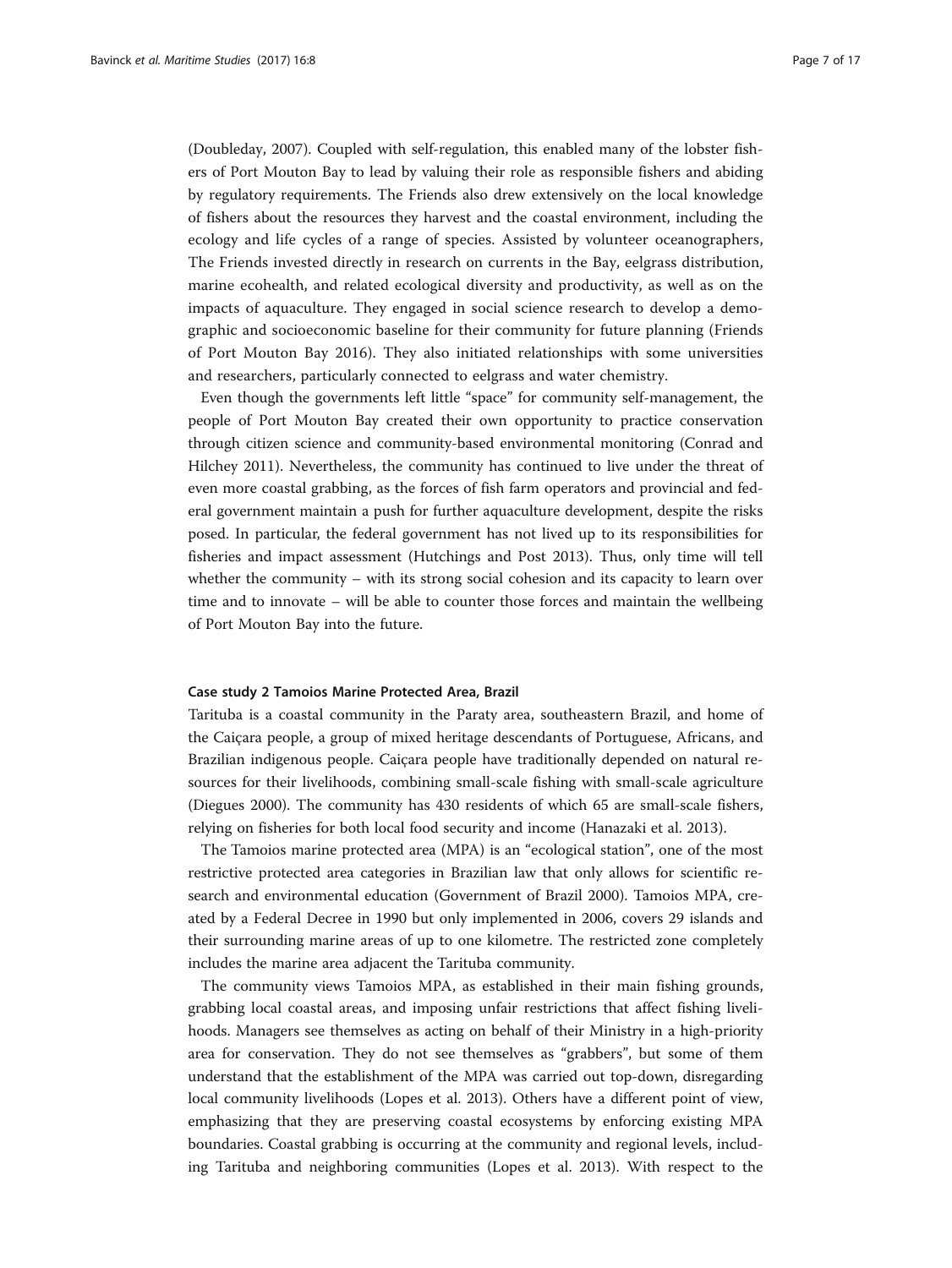intensity of grabbing, Tarituba is most endangered as the entire marine area that surrounds the community is within the Tamoios MPA; fishers are allowed neither to fish nor to cross the area to access other grounds.

Locally, coastal fisheries were conducted with a mix of common property and state property regimes but in effect open-access (Begossi et al. [2012](#page-14-0); De Freitas [2014\)](#page-15-0) until about 2000. With the implementation of Tamoios MPA in 2006, the management regime shifted to state property (De Freitas [2014\)](#page-15-0). In this sense, local fish resources were taken away from Caiçara people. However, the Caiçara have traditional rights under Brazilian law to use local resources to sustain livelihoods, as they are recognized as a "traditional" population. According to the Federal Decree 6,040/2007, Traditional Peoples "occupy and use territories and natural resources as a condition for their cultural, social, religious, ancestral and economic reproduction, using knowledge, innovations and practices generated and transmitted by tradition." The same decree considers Traditional Territories as "The necessary spaces to the cultural, social and economic reproduction of traditional peoples and communities, whether used permanently or temporarily (…)."

Tarituba fishers reacted to the implementation of the MPA by contesting the imposed restrictions. The reaction of the community to enforcement included stress and fear of surveillance related to government agents, the abandonment of commercial fishing by some fishers, and an informal agreement with MPA managers banning the fishing of the valuable species snook (Centropomus undecimalis and C. parallelus).

The fishers also reached out to fishing industry organizations, which in turn complained about the top-down approach of MPA implementation, disrespectful enforcement practices, and the unequal treatment of different users regarding compliance of rules. In 2009, the City Council of Paraty, with support from the Municipal Fishers' Union, formally demanded the Federal Conservation Agency to allow small-scale fisheries inside Tamoios MPA. This was supported by action, including that of a Federal congressman who fished inside Tamoios MPA in 2012, in support of the call for legal approval of fishing and tourism inside Tamoios MPA. This resulted in his apprehension by law enforcement (De Freitas [2014\)](#page-15-0).

The various community responses and actions mentioned above led the Federal Conservation Agency to formally begin elaborating a Term of Agreement with fishers in order to allow small-scale fisheries in two sets of islands close to Tarituba. The Agreement requires the monitoring of small-scale fisheries designed through a participatory approach. In 2013, fishers and managers, along with other organizations such as the Paraty fishers' union, the municipal and state agencies in charge of management, and the university designed a participatory monitoring program for local fisheries to fulfil the requirements of the Term of Agreement. All participants contributed to setting goals and indicators of this program (Dias [2015](#page-15-0)).

Although the Agreement has not yet been signed by the Conservation Agency, and in spite of political instabilities that led to uncertainties regarding its approval, the participatory monitoring is an opportunity to initiate joint management towards conservation issues, and to foster community-based conservation that considers local knowledge and practices. Although this particular case appears to be a small victory for the small-scale fishers of Tarituba, loss of resource access due to MPAs is only one of a range of stresses. Small-scale fisheries of the region have been losing control of coastal areas to tourism, industrial development, and large-scale fisheries as well (Begossi et al. [2012;](#page-14-0) Berkes [2015](#page-14-0)).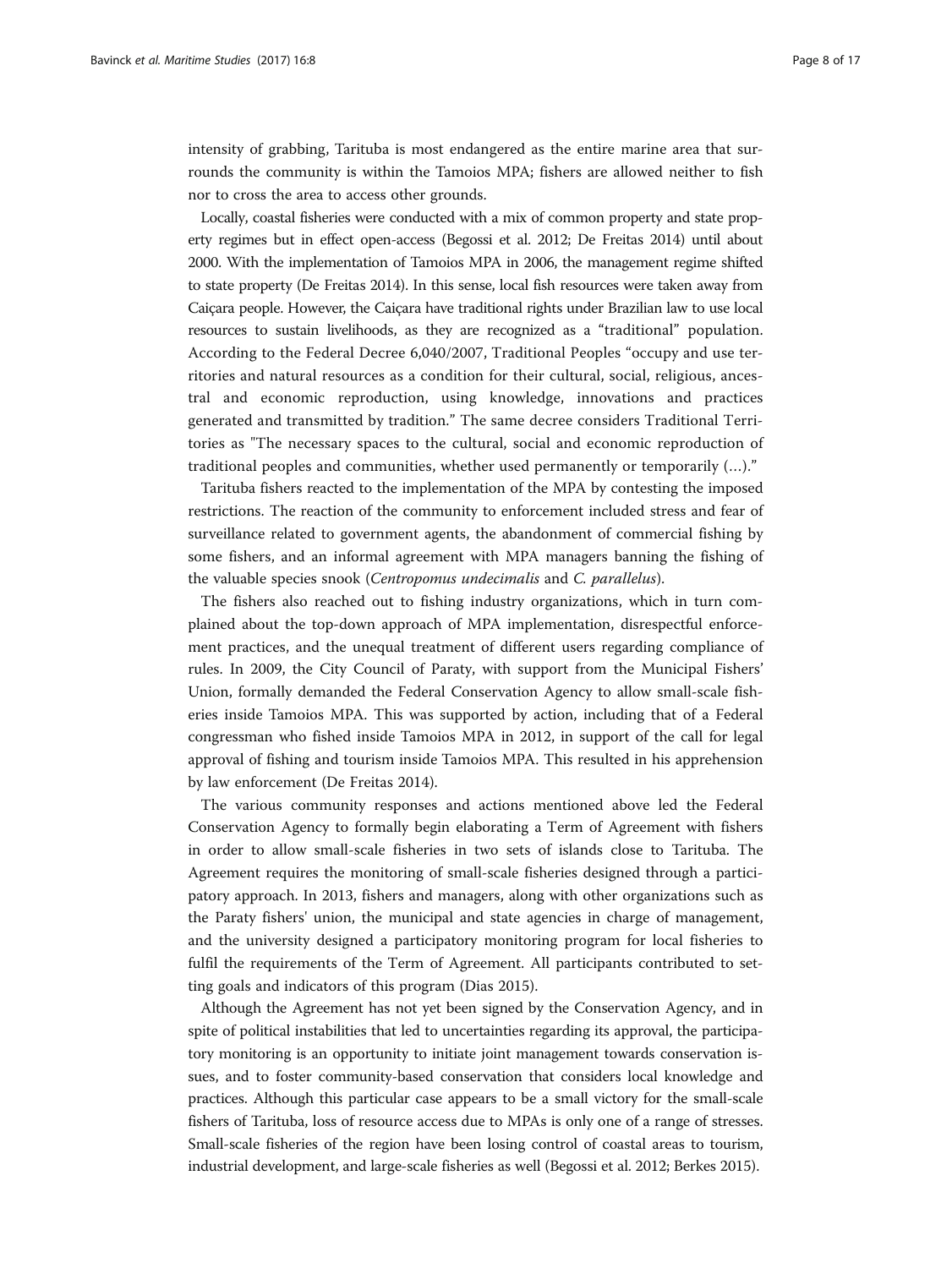### Case study 3 South Africa, Olifants Estuary

Dispossession of local and indigenous people's land and resources and restrictions on access to natural resources have been an ongoing feature of South Africa's sociopolitical past from earliest colonial times, through the apartheid era until the present (Fabricius et al. [2004;](#page-15-0) Claassens and Cousins [2008](#page-14-0); Büscher [2014\)](#page-14-0). This has been acute in coastal areas due to the economic value of resources (diamonds, titanium, forests and fisheries) as well as the value of coastal land for residential and tourism development. At the time of the democratic elections in 1994, South Africa had inherited a highly unequal and fragmented society with high levels of poverty and social injustice. Yet, despite a progressive Constitution (1996) and a plethora of new policies and legislation, 22 years on, poor rural communities face ongoing threats of loss of or restrictions to land and resources due to conservation initiatives, coastal development and mining activities. The recent state-driven initiative known as "Operation Phakisa" to grow the "blue economy" focuses on promoting the offshore oil and gas industry, marine phosphate and diamond mining as well as mining of coastal and offshore heavy mineral sands. Researchers, civil society activists and NGOs are raising concerns about the rate at which prospecting rights and mining licences are being awarded to multi-national companies without full disclosure of the extent of the operations envisaged, adequate consultation with Interested and Affected Parties (I&APs) and increasing evidence of non-compliance with environmental and labour legislation (Kapelus, [2002](#page-15-0); Mbatha and Wynberg, [2014](#page-15-0)).

This case study reports on the threat of mining to the livelihoods, way of life and community conservation plans of the people of Papendorp and Ebenhaeser living adjacent to the Olifants estuary on the west coast of South Africa. These communities, who were forcibly removed from their lands in 1926 and relocated to land adjacent to the Olifants Estuary, have been reliant on the estuary for ¬fishing and small-scale farming on surrounding lands for nearly a century (Sowman [2009;](#page-16-0) Williams [2013](#page-16-0)). They have been engaged in a land claims process for over twenty years and have recently been awarded a settlement that will lead to the restoration of lands lost in the late 1920s (EcoAfrica, [2013\)](#page-15-0). The fishers have been working closely with researchers from the University of Cape Town and an NGO, Masifundise, to develop an alternative vision and management plan for the estuary - one that recognises their rights to resources but also addresses ecological and fisheries management objectives (Jackson et al., [2013](#page-15-0)). The agreements that were finally reached on the estuary management plan (EMP) and the enhanced relationships amongst fishers and other estuary stakeholders are viewed as a very positive outcome and an opportunity to advance sustainable livelihoods and conservation interests (Sowman, [2017](#page-16-0)). Key to the EMP was a decision to establish a community conservation area at the mouth of the estuary. However, in April 2016, the fishers learned that an Australian mining company, Mineral Sands Resources (MSR) (Pty) Ltd with various subsidiaries in South Africa had submitted a mine prospecting application for heavy mineral sands, phosphates, garnet, precious stones and diamonds on two farms that abut the north bank of the Olifants Estuary. The proposed mining area covers approximately 4500 ha, a large section of which has been identified as a critical biodiversity area. The southern boundary of the mining area borders on the sensitive Olifants Estuary and associated habitats (approximately 15 km in extent) while the western border is adjacent to the seashore and extends northwards for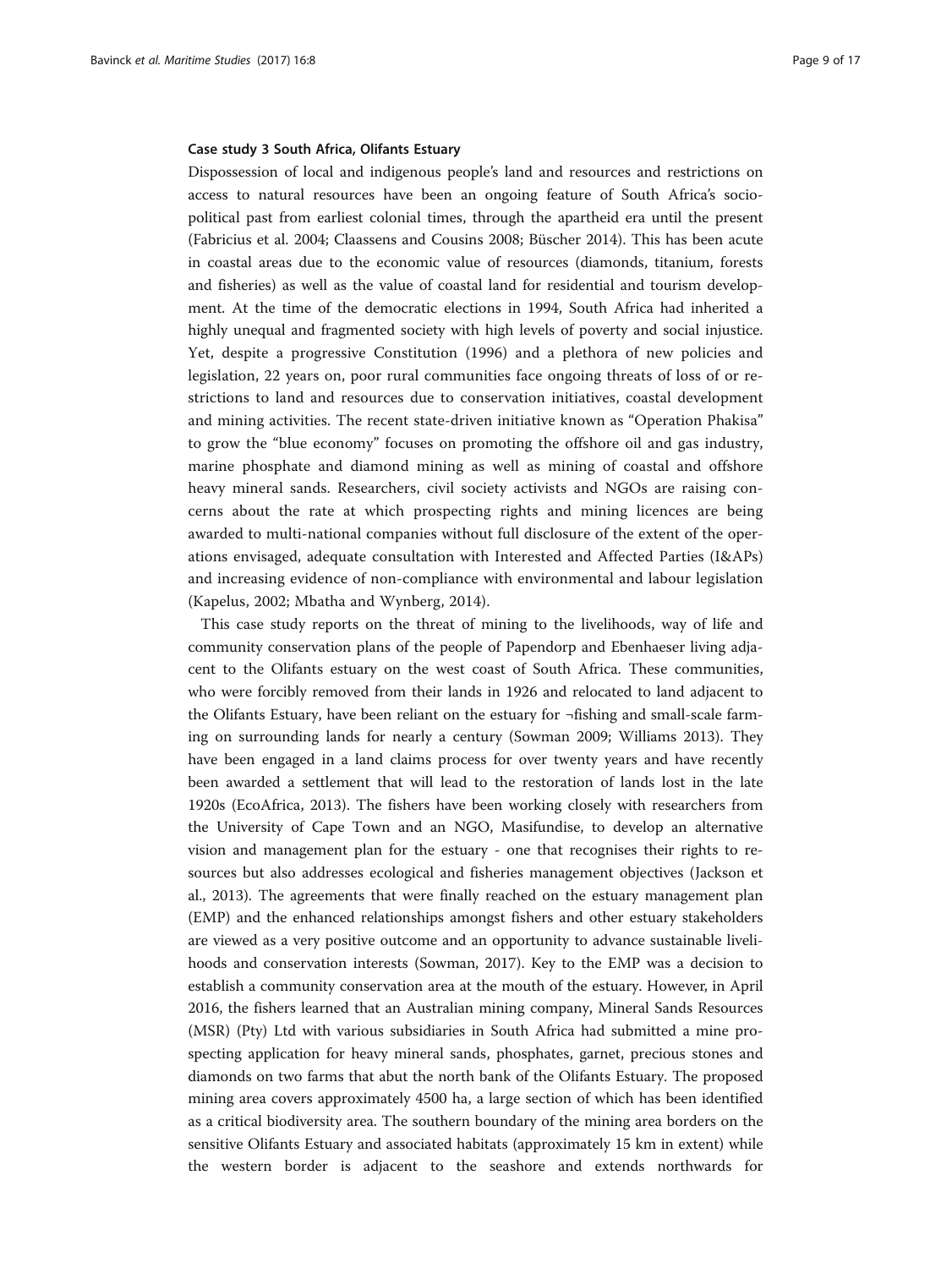approximately 20 km. To the north, the proposed mining area lies adjacent to an existing mine, Tormin Mineral Sand Mining, which is owned by the same Australian company. Ongoing allegations about environmental transgressions and bad labour practices at the Tormin site (Groundup, [2015\)](#page-15-0), as well as a lack of response from the Department of Mineral Resources (DMR) to requests by civil society to investigate these alleged transgressions, have created much suspicion amongst local community members towards the company and its intentions.

Fishers at the Olifants Estuary as well as other community members, are particularly concerned about the negative impacts that the proposed mining activities may have on estuarine habitats, water quality and sediment movement as well as scenic views and sense of place. Of particular concern is how this may affect their livelihoods and plans for tourism development and conservation. Although the Basic Assessment Report (BAR) for the prospecting phase has indicated that no drilling of experimental holes will take place on the estuary banks (Du Toit, [2016\)](#page-15-0), fishers are concerned that once approved, environmental controls will be ignored. They are also concerned that should prospecting yield favourable results and mining be approved, the company will request to extend the mining area into the estuary and out to sea, as happened at the Tormin site. The lack of accessible information, consultation and transparency associated with the Tormin mine as well as processes associated with the BAR for the new prospecting application have led to several letters from civil society as well as an NGO, Centre for Environmental Rights, to the DMR requesting further information, highlighting inadequacies in the assessment and decision-making processes as well as possible transgressions at the existing Tormin mine site.

Although there is a policy and legislative framework in place to regulate the mining sector, the increasing power of the mining sector in South Africa, with strong political backing presents a serious threat to coastal communities like Ebenhaeser and Papendorp, whose livelihoods depend on coastal resources. This rapid increase in coastal and marine mining, coupled with the expansion of marine MPAs, means that coastal communities are often the ones bearing the brunt of these neoliberal conservation and economic expansionist policies and practices and are becoming further marginalised. The lack of capacity and political will at all levels of government to act in the interests of poor local communities exacerbates their vulnerable condition (Luckscheiter and Al-Zubaidi, [2016](#page-15-0)). Consequently, fishers of the Olifants Estuary are once again forced to mobilise their community, and enlist support from researchers, NGOs and civil society organisations. This may help to ensure that their voices are heard, their rights and source of livelihoods are protected, and the quality of the environment that provides opportunities for enhancing local economic development and plans to declare a community conservation area are not undermined.

## Case study 4 Chilika Lagoon, India

The setting of this case study is Chilika Lagoon on the east-coast of India near the Bay of Bengal. Chilika is known as the largest brackish water lagoon in Asia with a water spread area of about 1200 sq km that fluctuates seasonally. It is also a Ramsar site that hosts a rich diversity of flora and fauna (e.g., 710 plant and 800 animal species,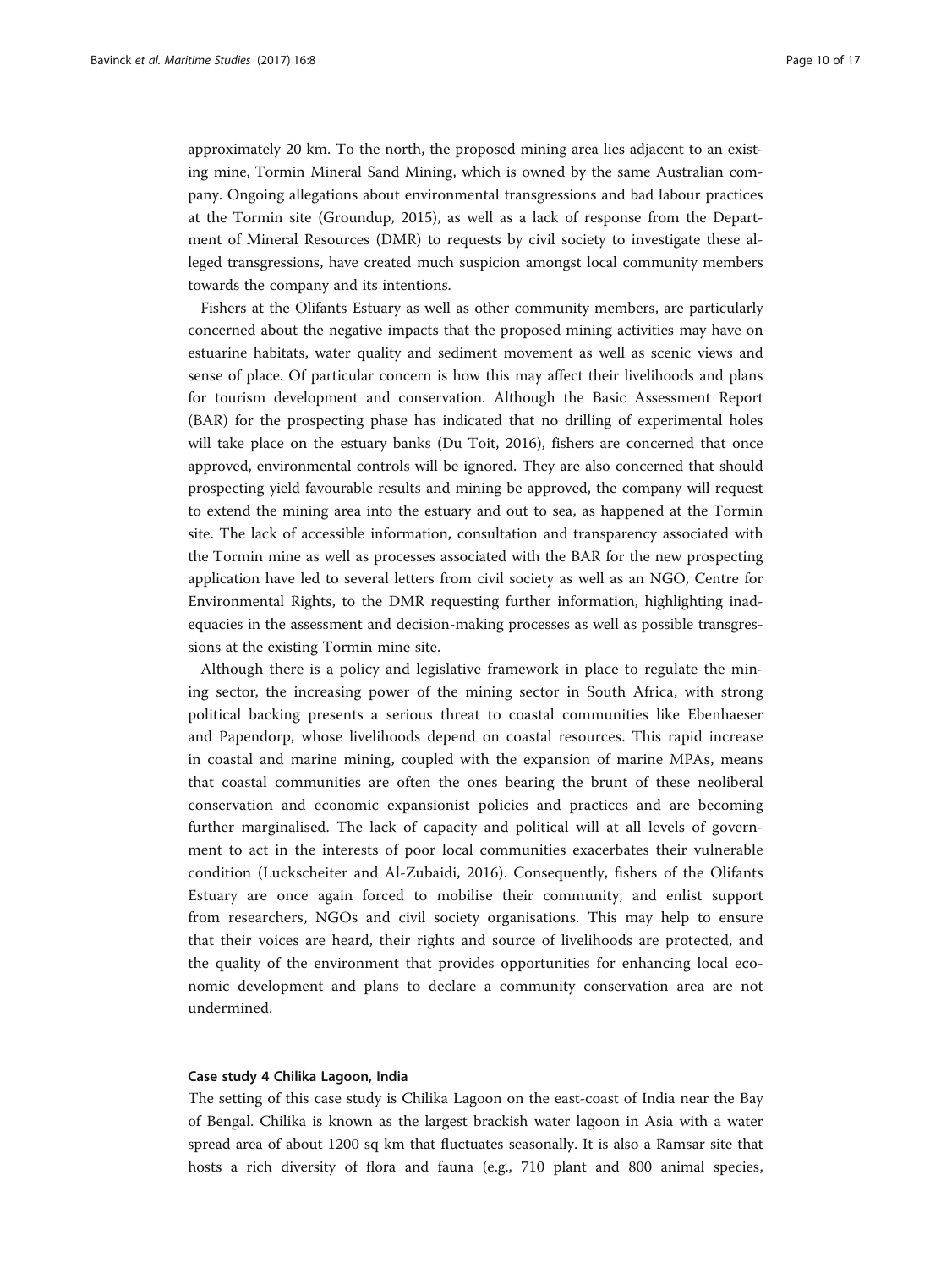including 225 varieties of fish). An estimated 400 thousand caste-based fishers and their families live in and around the Lagoon in about 150 villages (Nayak and Berkes [2010](#page-15-0)). The history of community conservation in Chilika Lagoon is evident from the presence of well-defined institutional arrangements (e.g., norms and rules, village fish cooperatives, and fisher federation) and community livelihood engagement in a healthy ecosystem where the fishers address the lagoon as "mother Chilika".

Community conservation in Chilika received a major setback with the onset of shrimp aquaculture; prawn that had little value previously became "pink gold" (Kurien [1992\)](#page-15-0). In India, intensive shrimp aquaculture gained momentum in the mid-1980s. Chilika Lagoon caught onto the trend, as investors and policy makers found it highly suitable for intensive shrimp aquaculture. Soon a culture of encroachment became rampant, whereby non-fishers, driven by profit motives and supported by elites in the bureaucracy and political circles, took up large-scale aquaculture replacing customary fishing areas that were earlier controlled by caste-based fishers (Nayak and Berkes [2011\)](#page-15-0). Our data shows that 91% of the fisher villages experienced fishing areas encroachment by 2007. By early 1990's, there were attempts by the state government to withdraw policy support for caste-based capture fishery by extending legal rights to non-fishers.

For the higher-caste non-fishers, the main purpose of grabbing was profit. De facto control of the lagoon also helped them to establish their supremacy over water, in addition to their traditional control over land. Such control also helped them gain an upper hand in the long-standing caste politics in Chilika. For the state government, the purpose of grabbing was to bring Chilika under the neoliberal economic policy so that the Lagoon acts as a source of resource extraction, seafood export and foreign revenue. The scale and intensity of grabbing can be ascertained from the fact that about 80% of the lagoon customary fishing space continues to be impacted by illegal shrimp aquaculture (Nayak [2014](#page-15-0)).

Fishers use a well-known metaphor which best explains the level of their reaction: "For the poor, when hunger becomes unbearable, movement and protest becomes our last resort" (Nayak and Berkes [2010\)](#page-15-0). This suggests that social and political struggles and movements are the ultimate options for the fishers when social, economic, political and environmental problems resulting from aquaculture have become rampant. Fishers realize that when everything seems to be going against them and nothing really works in their favour, coming together to protest such actions becomes an obligation. In the past such protest movements have been effective in keeping the grabbers at bay. For example, the multinational Tata company, which had been holding 1400 ha for industrial shrimp aquaculture, withdrew in 1992 due to massive protest and lobbying by fishers which resulted in a denial of environmental clearance from the central environment ministry. The 1999 anti-aquaculture protest movement launched by the Fisher Federation with support from the National Fishworkers' Forum and the World Forum of Fish-Harvesters and Fish-workers helped to halt the passing of the controversial 2002 Chilika Bill for over fifteen years. Legal activism has led to successful court cases resulting in the State High court and the federal Supreme Court banning aquaculture in and around the Lagoon. In addition, the Chilika Fisher Federation continues to play a leadership role in fighting for fishers' rights.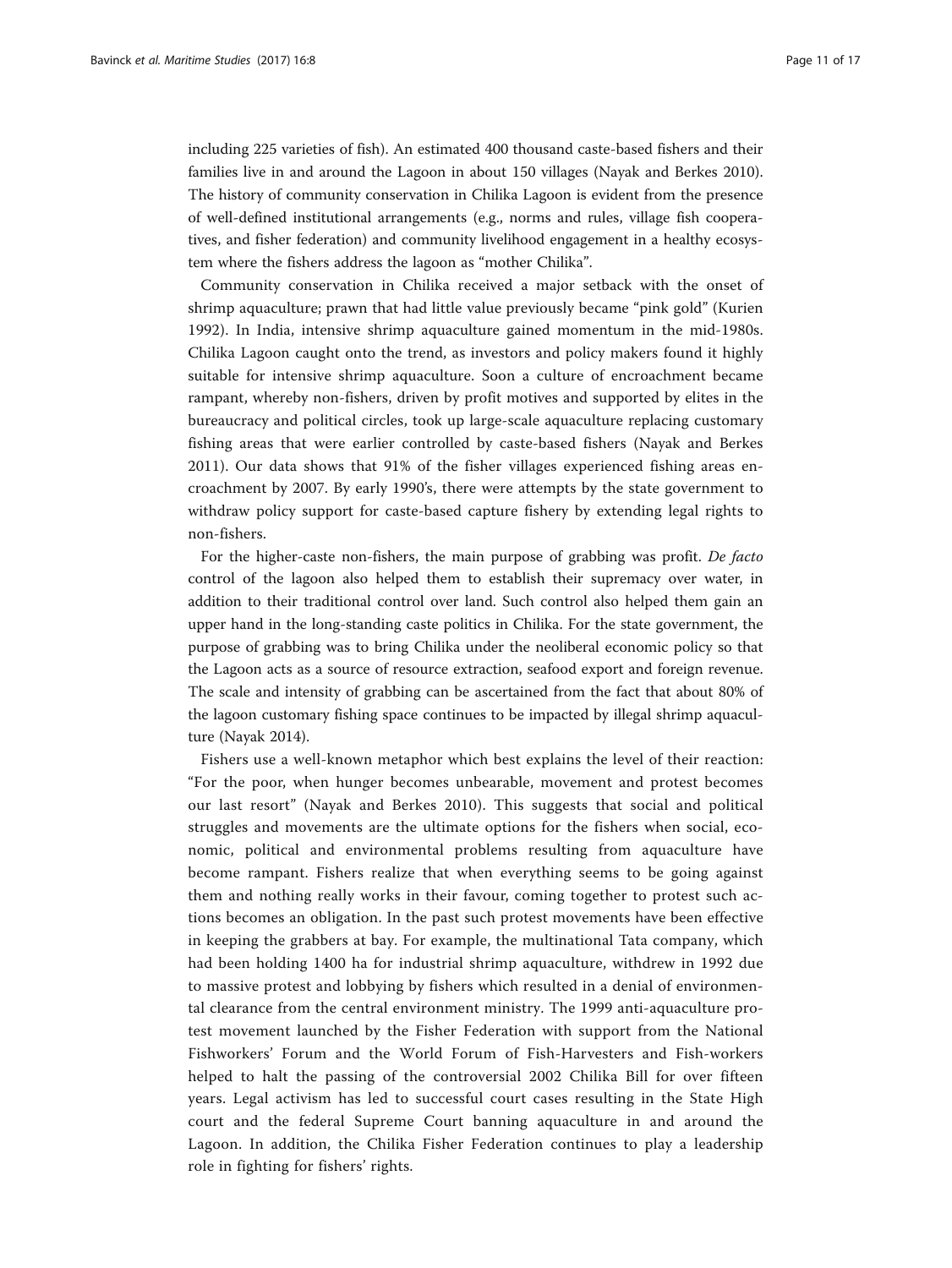After the India polity's acceptance of neoliberal policies from 1991 onward, there was pressure on government to facilitate capital investment in the Lagoon and harness its contributions for export revenues and expansion of the national economy. Consequently, the State Government introduced a new policy in 1991 which legalized shrimp aquaculture in Chilika and transferred 6000 ha of customary fishing area to non-fisher villages. Even though the policy was later revoked, the transferred fishing areas continues to be under the control of non-fishers. Annual fishing area lease fees were increased by 27%; it became mandatory for the lease to be administered by the FISHFED (a state organisation that replaced the fishers central cooperative society) making it harder for the fishers to obtain regular lease. Further, in 2002 a controversial Odisha Fishing in Chilika (Regulation) Bill, promising to reserve 30% of the Lagoon fishing area for non-fishers and industry, was introduced in the state legislative assembly. The state is reticent to enforce court orders banning aquaculture and to protect the Lagoon and its fishers from the adverse impacts of rampant aquaculture.

With constantly increasing fishing area encroachment, there is not much actual physical space left for sustaining community conservation in Chilika, unless aquaculture-related encroachments are rolled back, consistent with court decisions. However, there is still significant institutional and legal space available for community-based conservation to occur. For example, there is significant opportunity to revive village cooperatives and reengage them in fishery management. Most cases of outmigration are temporary or seasonal in nature, which makes it possible for migrating fishers to reoccupy their customary fishing spaces if aquaculture is vacated. Legal space for community conservation can be created in the Chilika Bill before it becomes a law.

## **Discussion**

While each case study presented in Section 3 has its own unique characteristics, we shall not dwell on those but rather focus on the features that they share, both with each other as well as with experiences elsewhere. The authors note that the cases used here are selected from a larger set and are representative (rather than unique) within each national context. The case studies are thus reflective of the wider processes of transformation confronting coastal communities in many parts of the globe.

Table [1](#page-4-0) (column 5) points out that the core events to which our cases refer have all occurred within the past three decades, especially the 1990's. Looking at the transformation of the local social-ecological system in each case, first we see a loss of local control, and loss of local property rights and common-property systems (Ostrom, [1990](#page-16-0); Benda-Beckmann et al., [2006](#page-14-0)). Second, neoliberal policies and practices, driven by global commodity prices and leading to capitalist accumulation (Harvey [2004](#page-15-0)) are the likely explanation in three of the four cases, the exception being Brazil. In all four cases, the state is exercising its powers to re-allocate resource rights as it sees fit, including allocation to government conservation in the Brazil case. But the state is not monolithic. Some agencies and local governments may be in support of communities. In one notable case (India), courts uphold the traditional resource rights of caste-based fisher communities, challenging the state, which continues to 'give away' these rights to more powerful interests, including multinational corporations.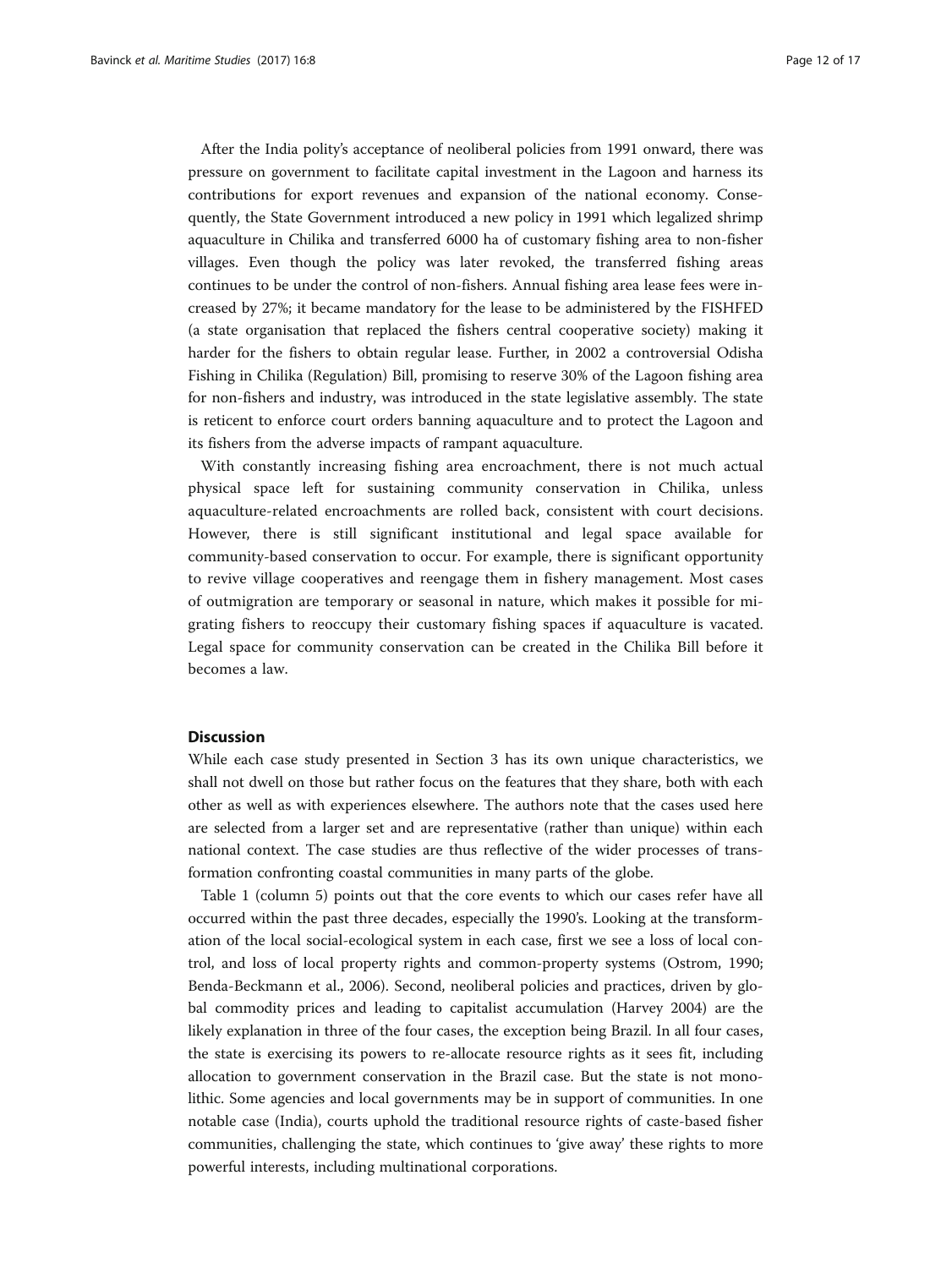The historical, as well as the political, context of each case is significant. Many of the events that are described have roots in earlier historical periods. The processes of dispossession affecting black and coloured peoples in South Africa, as well as indigenous peoples of the Americas, commenced in the colonial period and still provide an important context for community identities and survival. While the fishing castes of Chilika Lagoon, India, and the local fishers of Port Mouton Bay, Canada, have different histories, it is interesting to realize that 'historical rights' of fishers to land and sea play an important role in the current policy debate.

The drivers of grabbing are mostly economic (e.g. aquaculture in Canada and India; mining in South Africa). Other drivers are conservation policies (such as the implementation of MPAs in Brazil) and political support for fast-tracking economic development (such as in South Africa). The cases provide insightful illustrations of the disruption of livelihoods and social-ecological systems as a consequence of the establishment of new industrial enterprises such as aquaculture and mining. These ventures remove livelihood space but also inflict harm (or potential harm) through ecosystem damage and/or pollution. The result is often impoverishment, displacement, out-migration and loss of cultural identity. It is important to note that governments have often supported these changes, directly or indirectly. After all, industrialization is generally viewed as essential for the realization or maintenance of economic prosperity. 'Blue growth' has become a new chapter in the planner's manual, redirecting attention to the economic potentials of coasts and seas, but away from the social and economic well-being of local communities.

While coastal people are inevitably impacted by development, throwing established social-ecological systems into disarray, the case studies also cast light on alternative, and sometimes bold sets of responses. First, affected people have organized themselves and fought the changes that were inflicted upon them. The fishers in Chilika Lagoon, India, thus bundled their forces in a regional organization called Chilika Fisher Federation that fought against the encroachment of aquaculture. They have found allies in doing so, with support in national and international fisher organizations, as well as in the courts. The Friends of Port Mouton Bay helped to conduct research, public education, lobbying and protests against aquaculture development. While much of government was unsupportive, they were able to forge useful links with some departments, and with some universities. In Paraty, Brazil, small-scale fishers affected by the MPA won support from the university, as well as some sectors of government. South African small-scale fishers have been regularly assisted by NGOs and university researchers to fight for their rights, as guaranteed by the post-apartheid constitution. Regarding the role of governments, local governments were typically more supportive than federal and state levels. This seems often due to the fact that local government is closer to the communities' reality and more aware of local issues than higher levels of government.

In most cases, local responses and social movements have not managed to reverse the tide. They have, however, often created breathing space for local communities to carry on with their activities, despite the grabbing of space and resources. New adaptations of livelihood and ecology have come about. In some instances, such as in Port Mouton Bay, the protest movement has galvanized confidence in local knowledge, infusing it with new insights and connections. Here, the local social-ecological system has actually been given a boost. The fishers of Olifants estuary have likewise been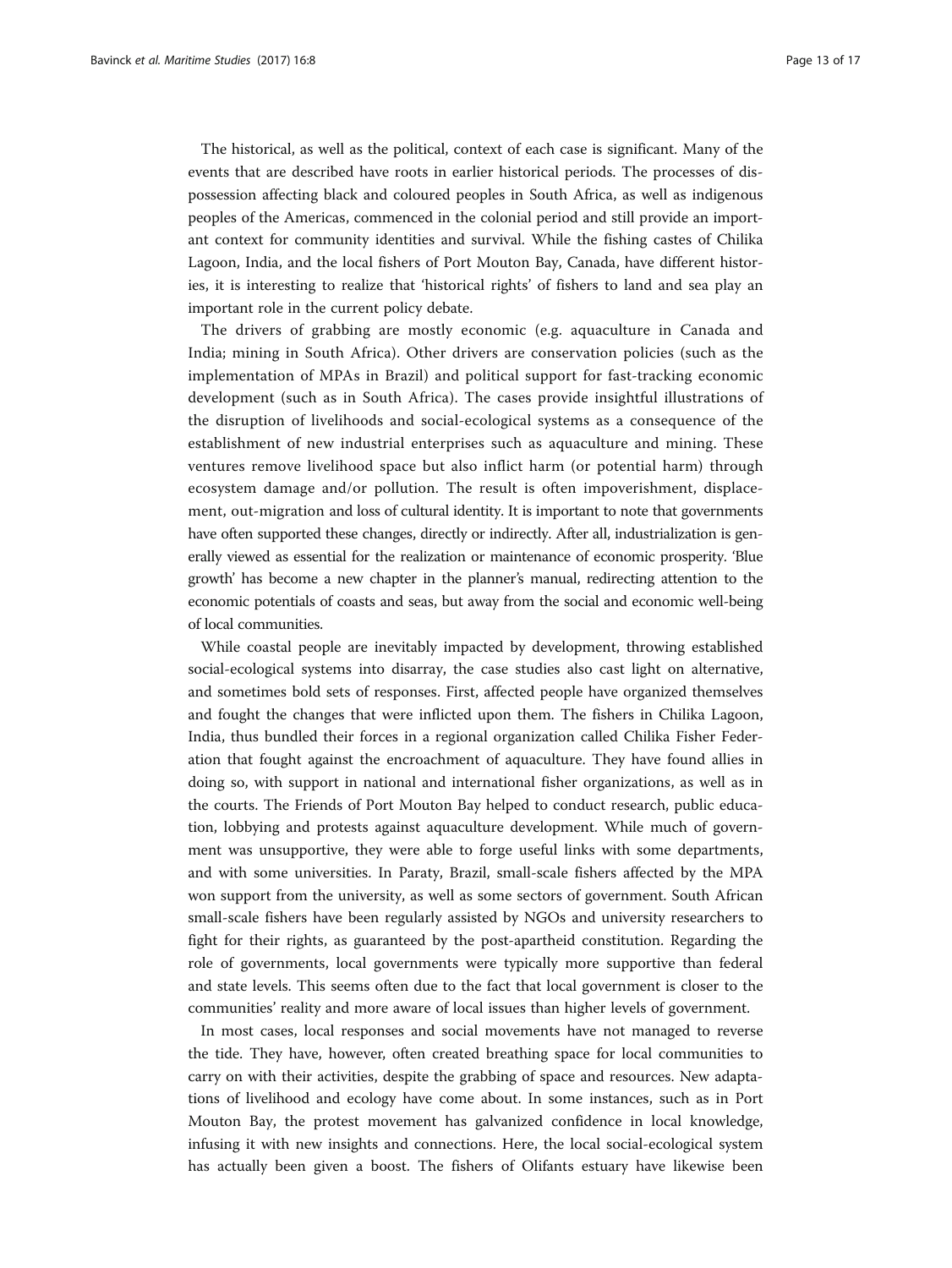prompted to expedite the establishment of a community conservation area due to threat from mining.

Thus, coastal grabbing crises have triggered a diversity of responses, including joint action, partnerships, and political engagement. While grabbing is in itself a negative phenomenon from the community perspective, we see that it may also provide an opportunity to empower local groups and foster community agency towards conservation and appreciation of local knowledge. The Friends of Port Mouton Bay provides an example of how, in responding to grabbing, a community can be inspired to undertake its own science and conservation initiatives, despite little government support. Although the forms of coastal grabbing may vary, the impacts on those with place-based knowledge and 'genealogical depth' share fundamental characteristics, ranging from degrees of economic loss to radical dispossession. Similarly, the responses in different cases share features of resistance, such as alliances, civil disobedience, protest, lobbying, and appeals to local knowledge and to science in attempts to influence policy and decisionmaking.

## Conclusion

This paper has considered the phenomenon of 'coastal grabbing' in different geographical settings, paying special attention to its effects on coastal communities and their conservation efforts. We have understood 'grabbing' as a phenomenon involving the relatively sudden and forceful transfer of property rights over resources and coastal space, taking place in recent decades. The perpetrators may be government, NGOs and/or industry, and may possess intentions varying from economic development to conservation. We do not necessarily consider these intentions as 'wrong', but seek to counterpoise them against the interests of local communities that have histories of reliance on their natural environments. Being strongly aware of these dependencies, local communities have frequently developed local commons arrangements for conserving the resources on which they depend. As these arrangements come under stress through the appropriation of coastal space and resources, motivations to continue conservation are reduced, but sometimes also invigorated through partnerships with external parties within civil society.

By providing case studies from different parts of the world, and indicating the complexities involved in 'coastal grabbing' as well as in the reactions thereto, we hope to encourage other scholars to engage with this phenomenon. Combining a social-ecological systems analysis with a socio-legal property perspective, we have also suggested a perspective relevant to the task at hand. Systematic studies of coastal grabbing at local as well as regional levels are imperative for understanding the ongoing process of coastal transformation, as well as for challenging its undesirable effects.

## Endnotes

<sup>1</sup>The sociological literature on communities is rich and diverse (Jacobs [2015\)](#page-15-0), and indeed social scientists identify a range of forms of 'community'. We focus here on communities as congregations of people settled over longer periods of time in specific localities, with genealogical depth, who depend in large measure on their natural environments. (cf. Doubleday, Mackenzie, and Dalby, [2004](#page-15-0)). Such communities are not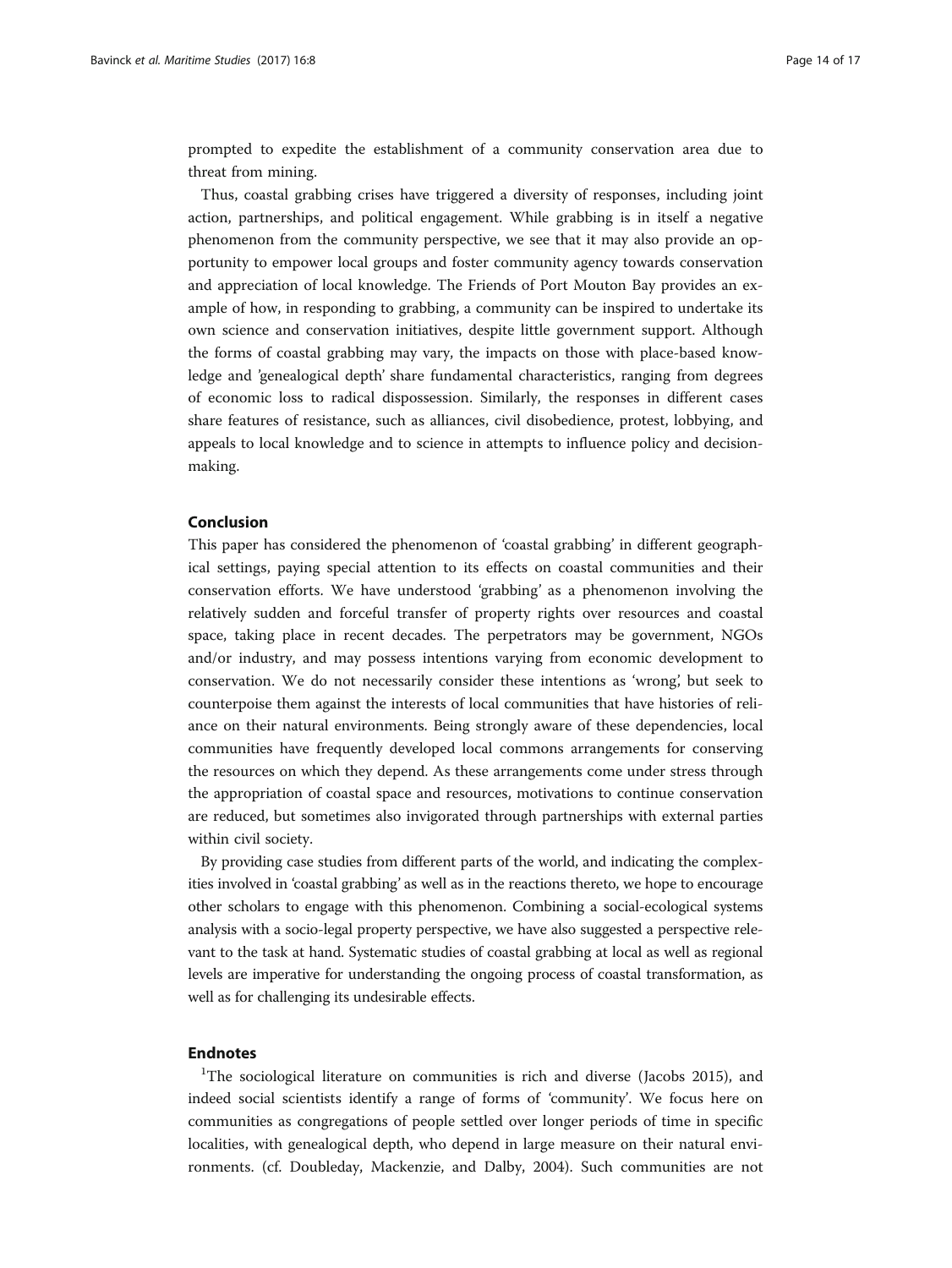<span id="page-14-0"></span>homogenous, and experience conflicts alongside cooperation, but community members are interdependent and share a set of values (cf. Kearney and Berkes [2007\)](#page-15-0).

<sup>2</sup>"Coastal grab" refers to the observed phenomenon of contested appropriation of coastal (marine and terrestrial) space and resources by outside interests and "coastal grabbing" refers to the multifarious actions by which "coastal grab" occurs. For ease of of comparison we use "grabbing" for the actions and the consequences, and the term "grabbers" for the agents of "grabbing".

3 CCRN etc. [www.CommunityConservation.Net](http://www.communityconservation.net/)

#### Acknowledgements

The authors are grateful to the Community Conservation Research Network (CCRN) and the Candatian Social Science and Humanities Research Council (SSHRC) for their support. They also wish to thank three anonymous reviewers for their insightful comments on an earlier draft.

#### Authors' contributions

ACED has authored the section on Brazil; PN the section on India; MS the section on South Africa; TC, ND and FB the section on Canada. MB authored the first drafts of introductory and concluding sections and gathered the various geographic contributions; other authors corrected and added to the whole. All authors read and approved the final manuscript.

#### Competing interests

The authors declare that they have no competing interests.

#### Publisher's Note

Springer Nature remains neutral with regard to jurisdictional claims in published maps and institutional affiliations.

#### Author details

<sup>1</sup>University of Amsterdam, Amsterdam, the Netherlands. <sup>2</sup>Arctic University of Norway, Tromsø, Norway. <sup>3</sup>Natural Resources Institute, University of Manitoba, Winnipeg, Canada. <sup>4</sup>School of the Environment and School of Business, Saint Mary's University, Halifax, Canada. <sup>5</sup>School of Environment, Resources and Sustainability, University of Waterloo, Waterloo, Canada. <sup>6</sup>Department of Philosophy, McMaster University, Hamilton, Canada. <sup>7</sup>School of Environment, Enterprise and Development, Faculty of Environment, University of Waterloo, Waterloo, Canada. <sup>8</sup>Department of Environmental and Geographical Science, University of Cape Town, Cape Town, South Africa.

## Received: 24 November 2016 Accepted: 11 March 2017

#### References

- Agrawal, A. 2010. Local institutions and adaptation to climate change. In: Mearns, R. and A. Norton (eds.), Social dimensions of climate change, equity and vulnerability in a warming world, World Bank, pp. 173-197.
- Armitage, D., A.D. Charles, and F. Berkes. 2017. Governing the Coastal Commons. London: Earthscan/Routledge. in press. Begossi, A., S. Salyvonchyk, V. Nora, P.F. Lopes, and R.A.M. Silvano. 2012. The Paraty artisanal fishery (southeastern

Brazilian coast): ethnoecology and management of a social-ecological system (SES). Journal of Ethnobiology and Ethnomedicine 8: 22.

- Benda-Beckmann, F., K. von, Benda-Beckmann von, and M. Wiber. 2006. The properties of property. In Changing properties of property, ed. F. Benda-Beckmann, K. Von, Benda-Beckmann Von, and M. Wiber, 1–39. New York/Oxford: Berghahn.
- Bennett, N.J., H. Govan, and T. Satterfield. 2015. Ocean grabbing. Marine Policy 57: 61–68.
- Berkes, F. 2015. Coasts for People. Interdisciplinary Approaches to Costal and Marine Resource Management. New York and London: Routledge.
- Berkes, F., J. Colding, and C. Folke (eds.). 2003. Navigating Social-Ecological Systems: Building Resilience for Complexity and Change. Cambridge: Cambridge University Press.

Borras Jr., S.M., and J.C. Franco. 2012. Global land grabbing and trajectories of agrarian change: A preliminary analysis. Journal of Agrarian Change 12(1): 34–59.

Büscher, B., W. Dressler, and R. Fletcher (eds.). 2014. Nature™ Inc. - Environmental conservation in the neoliberal age Tucson: University of Arizona Press.

Charles, A. 2012. People, oceans and scale: governance, livelihoods and climate change adaptation in marine social– ecological systems. Current Opinion in Environmental Sustainability 4: 351–357.

Charles, A., M. Wiber, K. Bigney, D. Curtis, L. Wilson, R. Angus, J. Kearney, M. Landry, M. Recchia, H. Saulnier, and C. White. 2010. Integrated management: a coastal community perspective. Horizons 10: 26–34.

Chen, M., H. Zhang, W. Liu, and W. Zhang. 2014. The Global Pattern of Urbanization and Economic Growth: Evidence from the Last Three Decades. PLoS ONE 9(8): e103799. http://doi.org/10.1371/journal.pone.0103799.

Claassens, A., and B. Cousins (eds.). 2008. Land, Power and Custom: Controversies Generated by South Africa's Communal Land Rights Act. Cape Town: University of Cape Town Press.

Conrad, C., and K. Hilchey. 2011. A review of citizen science and community-based environmental monitoring: issues and opportunities. Environmental Monitoring and Assessment 176: 273–291.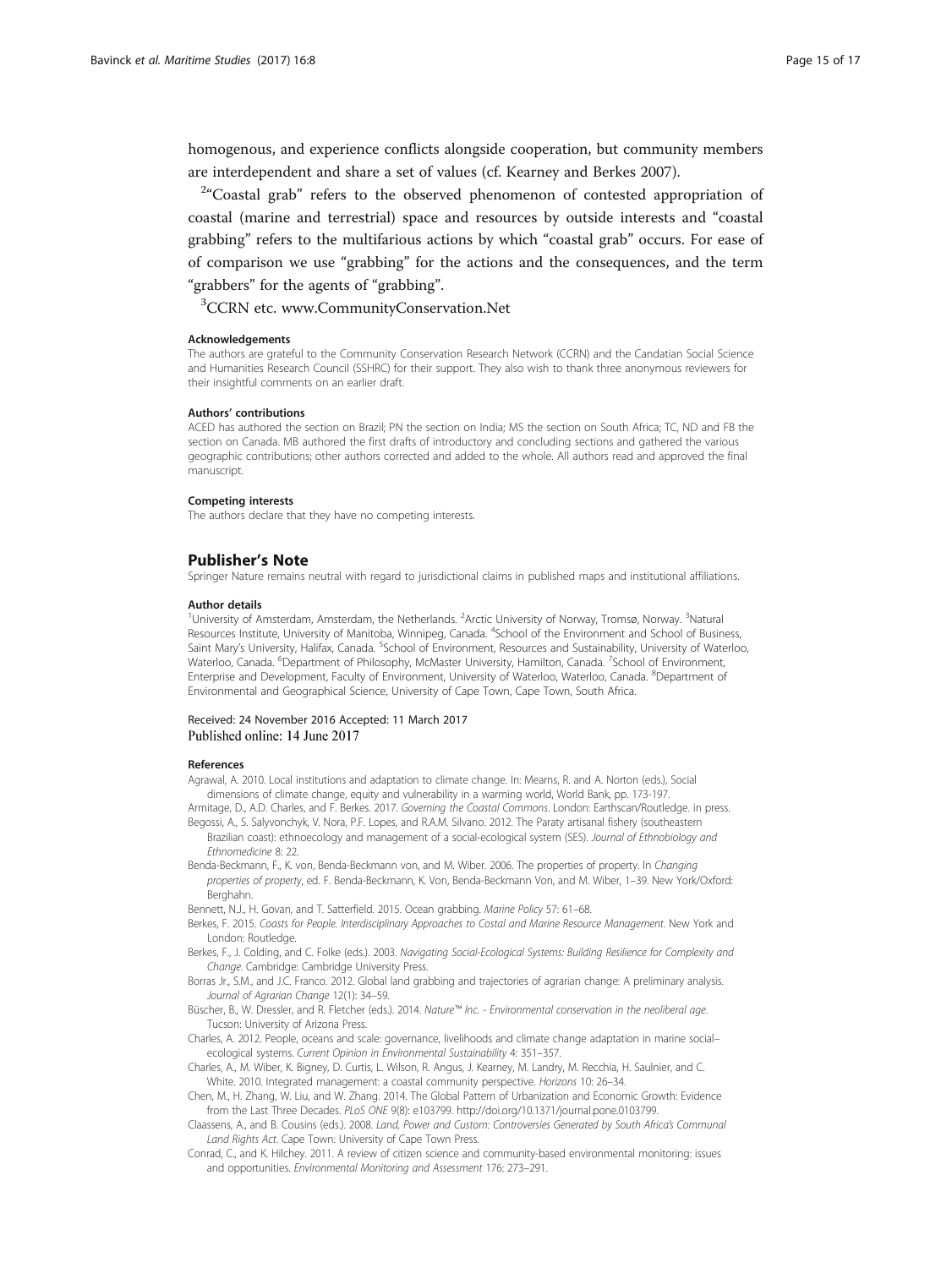<span id="page-15-0"></span>Dalton, G. 1962. Traditional production in primitive African economies. The Quarterly Journal of Economics 76(3): 360–378. De Freitas, R. R. 2014. Implicações de políticas de conservação e desenvolvimento na pesca artesanal costeira em uma área marinha protegida da Baía da Ilha Grande. Doctoral Thesis, State University of Campinas, Brazil. 273p.

- Dias, A. C. E. 2015. Fisheries participatory monitoring at Tarituba community (Brazil): reconciling conservation and smallscale fisheries. Master Dissertation, State University of Campinas, Brazil.
- Diegues, A.C., R. Arruda, V. da Silva, F. Figols, and D. Andrade. 2000. Os Saberes Tradicionais e a Biodiversidade no Brasil. São Paulo: NUPAUB-USP and MMA Press.
- Doubleday, N. 2007. Culturing Adaptive Co-Management: Finding "Keys" to resilience in Asymmetries of Power. In Adaptive co-management – collaboration, learning and multi-level governance, ed. D. Armitage, F. Berkes, and N. Doubleday, 228–246. Vancouver: UBC Press.
- Doubleday, N., A.F.D. Mackenzie, and S. Dalby. 2004. Reimagining sustainable cultures: constitutions, property and art. Canadian Geographer 48(4): 389–402.
- Du Toit, A. 2016. Draft Basic Assessment Report and Environmental Management Programme Report for application WC 30/5/1/1/2/10240 PR, prepared by A Du Toit and submitted to Department of Mineral Resources, Republic of South Africa. https://www.google.co.za/?gfe\_rd=cr&ei=XprKWKmgD4ip8weI06TYDw#q=Draft+Basic+Assessment +Report+and+Environmental+Management+Programme+Report+accessed 16 March 2017
- EcoAfrica. 2013. Settling the Land Claim. Community development and Land Acquisition Plan (CDLAP) for Ebenhaeser and Papendorp. Final technical report, prepared for the Department of Rural Development and Land Reform. Cape Town: EcoAfrica. December 2013.
- Fabricius, C., E. Koch, H. Magome, and S. Turner (eds.). 2004. Rights, Resources and Rural Development: Community-Based Natural Resource Management in southern Africa. London: Earthscan.
- Fairhead, J., M. Leach, and I. Scoones. 2012. Green Grabbing: a new appropriation of nature? The Journal of Peasant Studies 39(2): 237–261. doi:10.1080/03066150.2012.671770.
- Franco, J., L. Mehta, and G.J. Veldwisch. 2014. The global politics of water grabbing. Third World Quarterly 34(9): 1651–1675. Friends of Port Mouton Bay 2016. Our Documents. http://www.friendsofportmoutonbay.ca/documents.html (accessed:
- 5 March 2016). Gadgil, M., P. Olsson, F. Berkes, and C. Folke. 2003. Exploring the role of local ecological knowledge in ecosystem management: three case studies. In Navigating social-ecological systems – building resilience for complexity and change, ed. F. Berkes, J. Colding, and C. Folke, 189–209. Cambridge: Cambridge University Press.
- Gelcich, S., et al. 2006. Co-management Policy Can Reduce Resilience in Traditionally Managed Marine Ecosystems". Ecosystems 9(6): 951–966.
- Giddens, A. 1990. The Consequences of Modernity. Cambridge: Polity Press.
- Government of Brazil. 2000. Lei do SNUC 9.985. Diário Oficial da União (19/07/2000). Brasilia: Câmara dos Deputdos. Groundup, 2015. State accused of letting Tormin damage West Coast, Groundup 14 December 2015. https://mg.co.za/ article/2015-12-14-00-state-accused-of-letting-tormin-damage-west-coast, accessed 17 March 2017.
- Hanazaki, N., F. Berkes, C.S. Seixas, and N. Peroni. 2013. Livelihood diversity, food security and resilience among the Caiçara of coastal Brazil. Human Ecology 41: 152–164.
- Harvey, D. 2004. The 'new' imperialism: accumulation by dispossession. Socialist Register 40: 63–87.
- Hutchings, J., and J. Post. 2013. Gutting Canada's Fisheries Act: no fishery, no fish habitat protection. Fisheries 38: 497–501.
- Jackson, S., M. Sowman, and J. Cox. 2013. Fishers' proposals for fishery management in the Olifants River. Technical report prepared for the Olifants Estuary Management Forum, by the Environmental Evaluation Unit. Cape Town: University of Cape Town and Masifundise Development Trust.
- Jacobs, B. 2015. Community sociology. In: Wright, J.D. ed.) International Encyclopedia of the Social & Behavioral Sciences, 2<sup>nd</sup> edition, pp 361-8. Elsevier.
- Jones, A. 2015. Globalization geographical aspects. Wright, J.D. ed.) International Encyclopedia of the Social & Behavioral Sciences, 2<sup>nd</sup> edition, pp 239-246. Elsevier.
- Kaag, M., and A. Zoomers (eds.). 2014. The global land grab beyond the hype. London: Zed Press.
- Kapelus, P. 2002. Mining, corporate social responsibility and the "community" The case of Rio Tinto, Richards Bay Minerals and Mbonambi. Journal of Business Ethics 39(3): 279–296.
- Kearney, J., and F. Berkes. 2007. Communities of interdependence for adaptive co-management. In Adaptive comanagement – collaboration, learning and multi-level governance, ed. D. Armitage, F. Berkes, and N. Doubleday, 191–207. Vancouver: UBC Press.
- Kearney, J., F. Berkes, A. Charles, E. Pinkerton, and M. Wiber. 2007. The role of participatory governance and communitybased management in integrated coastal and ocean management in Canada. Coastal Management 35: 79–104.
- Kurien, J. 1992. Ruining the commons and responses of the commoners: Coastal overfishing and fishermen s actions in Kerala state, India. In Grassroots Environmental Action: Peoples Participation in Sustainable Development, ed. D. Ghai and J. Vivian, 221–258. London: Routledge.
- Lopes, P.F.M., E.M. Rosa, S. Salyvonchyk, V. Nora, and A. Begossi. 2013. Suggestions for fixing top-down coastal fisheries management through participatory approaches. Marine Policy 40: 100–110.
- Loucks, R.H., R.E. Smith, and E.B. Fisher. 2014. Interactions between finfish aquaculture and lobster catches in a sheltered bay. Marine Pollution Bulletin 88: 255–259.
- Luckscheiter, J., and L. Al-Zubaidi. 2016. Rights and Resources: Building Community Voice in the Mining Sector. Perspectives, Issue 1, April 2016. Cape Town: Heinrich Boll Stiftung.
- Mbatha P. and R Wynberg. 2014. Mining and the myth of benefits in South African rural coastal communities. In R. Wynberg and M Hauck (eds). Sharing Benefits from the Coast: Rights Resources and Livelihoods. UCT Press.
- Nayak, P.K. 2014. The Chilika Lagoon social-ecological system: an historical analysis. Ecology and Society 19(1): 1. http:// dx.doi.org/10.5751/ES-05978-190101.
- Nayak, P.K., and F. Berkes. 2010. Whose marginalisation? Politics around environmental injustices in India's Chilika Lagoon. Local Environment 15(6): 553–567.
- Nayak, P.K., and F. Berkes. 2011. Commonisation and decommonisation: Understanding the processes of change in Chilika Lagoon, India. Conservation and Society 9: 132–145.